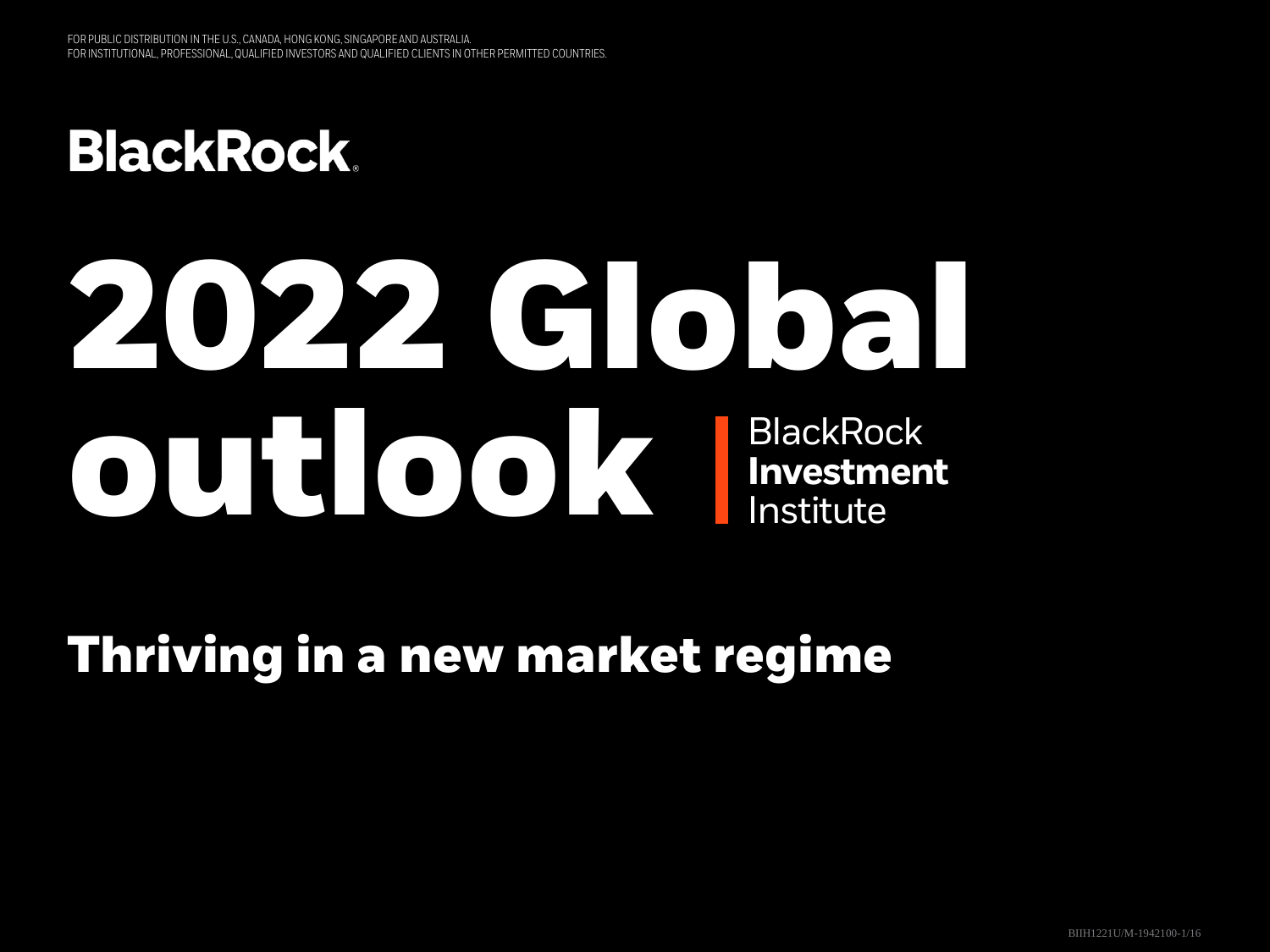



**Philipp Hildebrand** Vice Chairman — **BlackRock** 

**Jean Boivin** Head — BlackRock Investment Institute



**Wei Li** Global Chief Investment Strategist — BlackRock Investment Institute



**Alex Brazier** Deputy Head — BlackRock Investment Institute



**Vivek Paul** Senior Portfolio Strategist — BlackRock Investment Institute



**Elga Bartsch** Head of Macro Research — BlackRock Investment Institute



#### **Scott Thiel** Chief Fixed Income Strategist — BlackRock Investment Institute

### **Contents**

| <b>First words</b>    | $2 - 4$ | <b>Forum focus</b>      | $8 - 10$  |
|-----------------------|---------|-------------------------|-----------|
| Summary               | 2       | <b>Bumpy transition</b> | 8         |
| Introduction          | 3       | Geopolitics             | 9         |
| Market scenarios      | 4       | China                   | 10        |
| Themes                | $5 - 7$ | <b>Asset allocation</b> | 11-15     |
| Living with inflation | 45      | Directional             | 11        |
| Cutting through       |         | <b>Strategic</b>        | $12 - 13$ |
| confusion             | 6       | Tactical                | 14        |
| Navigating net zero   | 7       | Granular views          | 15        |
|                       |         |                         |           |

**We are entering a new market regime unlike any in the past half century: We see another year of positive equity returns coupled with a down year for bonds. The powerful restart of economic activity will be delayed - but not derailed - due to new virus strains, in our view. Central banks will start to raise rates but remain more tolerant of inflation. We see inflation settling above pre-Covid trends – we're going to be living with inflation. We favor equities over fixed income as a result, but have dialed back our risk-taking given the wide range of potential outcomes in 2022.** 

We see 2022 heralding a new regime by delivering global stock gains and bond losses for a second year – what would be a first since data started in 1977. This unusual outcome is the next phase of our *new nominal* theme that is still playing out: Central banks and bond yields are slower to respond to higher inflation in the powerful restart than in the past. That should keep real, or inflation-adjusted, bond yields historically low and support stocks.

The big change in 2022: Central banks will be withdrawing some monetary support as the restart does not need stimulus. We see more moderate equity returns as a result. We expect the Fed to kick off rate hikes but remain more tolerant of inflation. The Fed has achieved its [inflation target,](https://www.blackrock.com/corporate/insights/blackrock-investment-institute/macro-insights/november-29-2021) so its interpretation of its employment mandate will determine the timing and pace of higher rates. The European Central Bank, facing a weaker inflation outlook, is likely to stay even easier on policy. We had flagged inflation – and now we're *Living with inflation*. We see inflation settling at levels higher than pre-Covid even as supply bottlenecks ease.

We expect [new virus strains t](https://www.blackrock.com/corporate/insights/blackrock-investment-institute/interactive-charts/covid-tracker#virus-trends)o delay, but not derail, the restart thanks to effective vaccine campaigns. We see a short-term macro and sectoral impact, but the big picture is unchanged: Less growth now is more later.

*Cutting through confusion* that is gripping markets is key. A unique confluence of events – the restart, new virus strains, supply-driven inflation and new central bank frameworks – have created confusion as there are no historical parallels. Risks are rising as policymakers and investors might misread the current surge in prices. That's why we assess alternative scenarios to our base outcome and trim risk.

Climate change and the race for the world to reach net-zero emissions by 2050 play into the confusion. We view the transition as a supply shock contributing to higher inflation and playing out over decades. *Navigating net zero* is not just a long-term story – it's a *now* story. Supply shocks are here, and the tectonic shift toward sustainable investing is already playing out.

How to thrive in this new market regime? We prefer equities in the inflationary backdrop of the strong restart. We favor developed market (DM) stocks over emerging markets (EM) as we dial down risk slightly amid rising risks to our base case. We are underweight DM government bonds – we see yields gradually heading higher but staying historically low. We prefer inflation-linked bonds, partly as portfolio diversifiers. On a strategic horizon, we like private markets for their diversification and return potential.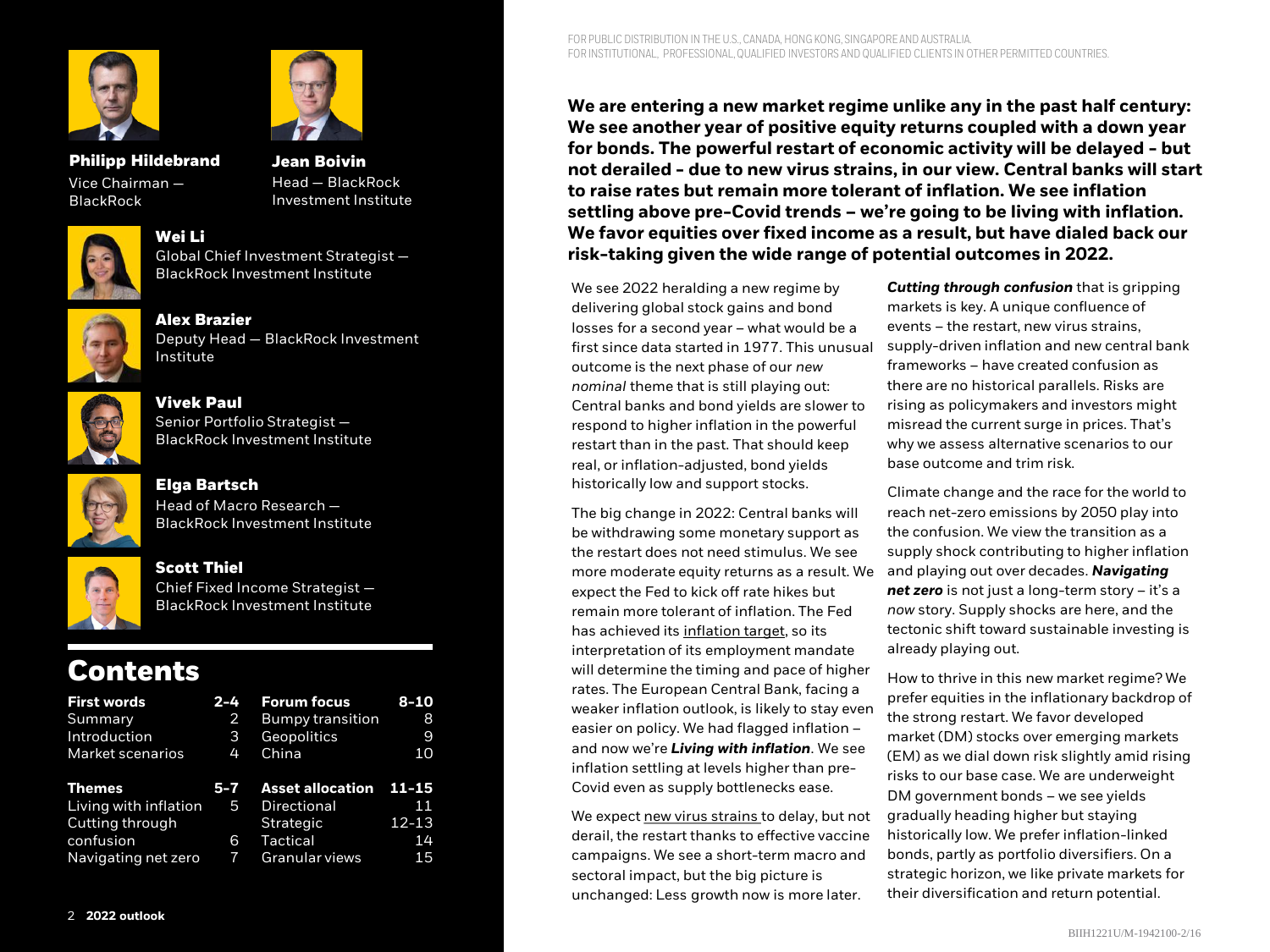# **A new market regime**

It's rare for global stock returns to be positive and bonds negative in any one calendar year – and two years in a row has not happened over nearly five decades. See the *Rare combination* chart. This signals we are entering a new market regime – and why it's important to cut through the confusion sparked by the powerful restart this year.

Why did this happen in 2021? The restart resulted in severe inflation pressures and supply bottlenecks. Real yields stayed low even as inflation climbed and growth surged. In a stark departure from past practice of pre-emptive tightening, most DM central banks did not respond.

This was the *new nominal* in action and marked the start of a regime shift. The market started to price in higher inflation absent a central bank response, driving nominal bond prices down. Yet real yields stayed historically low, and corporate earnings surged in the restart. This drove big stocks gains. 2022 is the next phase of this story. Even if new Covid strains delay the restart, central banks are poised to nudge up policy rates because the restart does not require monetary support. Yet we don't see them responding aggressively to persistent inflation.

We see real yields gradually rising, but remaining near historically low levels. We see inflation remaining persistently higher than its prepandemic level. Yet we see it coming off its recent highs as supply constraints ease and consumer spending rebalances away from goods and toward services.

The restart could be delayed, but weaker growth now means stronger growth later. This supports further equities gains, in our view, if more modest ones than in 2021. We also see another year of negative nominal bond returns. Reasons include slightly higher real yields, another rise in breakeven inflation rates and a return of investors demanding a term premium for the risk of holding long-term bonds.

### **Intro Rare combination**

Annual returns for global equities and fixed income, 1977-2021



Past performance is not a reliable indicator of current or future results. Indexes are unmanaged and not subject to fees. It is not possible to invest directly in an index. Sources: BlackRock Investment Institute, with data from Refinitiv Datastream and Bloomberg, December 2021. Notes: The chart shows annual returns for global equities and bonds in U.S. dollar terms from 1977-2021. Index proxies are the MSCI All-Country World index for equities (MSCI World before 1988) and Bloomberg Global Aggregate index for bonds (U.S. Aggregate before 1991).

**We see the forces that drove stocks up and bonds down in 2021 – the** *new nominal* **theme in action – to still be at play in 2022 as inflation settles at higher levels than pre-Covid.**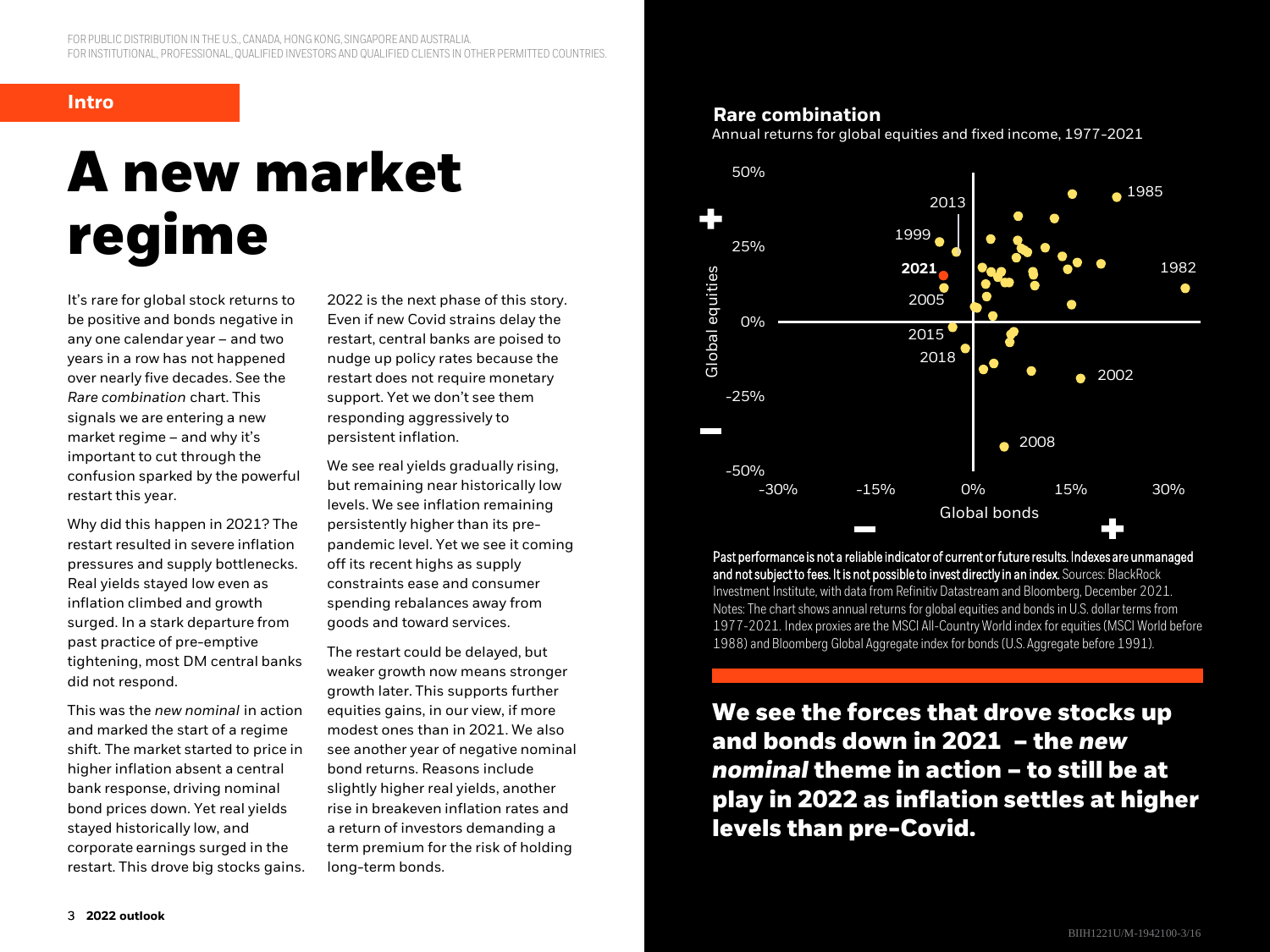#### **Intro**

# **The new regime – and alternatives**

#### 40% **Base case: new nominal**

but bonds still suffer as the yield curve modestly steepens. Mildly higher inflation meets with a muted central bank response, keeping real rates historically low. Stocks can thrive,

### **Safety premium questioned**

risk of holding long-term bonds. The yield curve steepens The perceived safety of government bonds is questioned amid rising debt levels. Investors demand larger compensation for the sharply. Yet this is a relative asset shift: equities can still do well.

#### **Slamming the brakes**

-20% initially sparking a surge in yields. Result: recession with high Delays to the restart, perhaps due to a new vaccine-resistant virus strain, result in weaker growth but persistently higher inflation. Central banks aggressively push against inflation, inflation. The yield move hits stocks hard.

#### **Runaway inflation**

-50% and risk assets sell off. Inflation expectations become unanchored in the post-Covid  $30.30\pm0.000$  -20%  $-20.000$  20%  $-20.000$  20%  $-20.000$  20%  $-20.000$ confusion. A messy transition to net zero could exacerbate this. 1970s-style stagflation is back. Yields surge across the curve

### **Productivity boom**

Sustained capital investment boosts potential growth, keeping the macro environment disinflationary. The Fed is patient and keeps policy loose, with rates below neutral. The yield curve steepens, real yields stay low, and risk assets do well.

#### **Stagnation**

Growth slumps. Inflation pressures abate because labor market slack holds back wage growth. Central banks are unsuccessful in reviving growth and inflation. The yield curve flattens, and equities take a hit as earnings slump.

### **Classic risk-off**

Asset bubbles form and burst. Trade wars flare up again and hurt global activity. Central banks struggle to respond. Long-term yields fall sharply amid a flight to perceived safety and the term premium turns negative again. Risk assets suffer.

### **Global bonds**



Sources: BlackRock Investment Institute, December 2021. Notes: The schematic shows hypothetical macro and policy outcomes. These are our views on the implications for equities and government bonds as of December 2021. For illustrative purposes only. This material represents an assessment of the market environment at a specific time and is not intended to be a forecast of future events or a quarantee of future results. This information should not be relied upon by the reader as research or investment advice regarding any funds, strategy or security in particular.

0%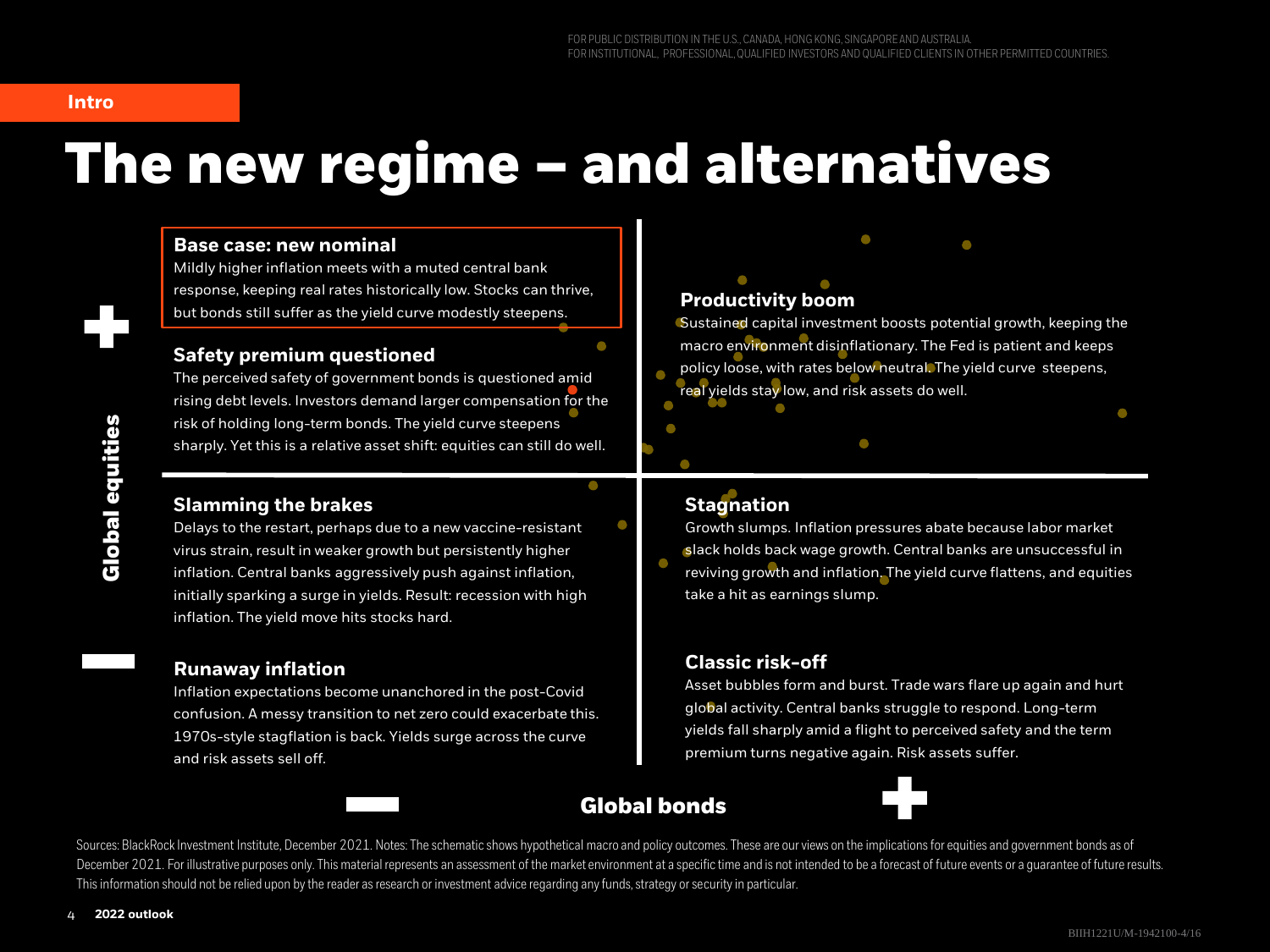#### **Theme 1**

# **Living with inflation**

Inflation jumped in 2021 on the back of supply and demand mismatches. We see inflation settling at levels higher than pre-Covid whenever these supply bottlenecks ease. The chart shows that we see inflation persisting for years to come.

One driver of this: Major central banks are living with more inflation than they would have in the past, showing a much more muted policy reaction – our core view.

The Fed has belatedly acknowledged meeting its inflation objective to make up for past misses – something we had long argued had already happened. We expect the Fed to kick off rate hikes in 2022 but don't see it reacting aggressively to inflation. We are watching how the Fed interprets its "broad and inclusive" employment objective to guide when and how quickly policy rates rise. The Fed's mandate means it will want to see further progress on the return of people to the workforce – and we expect rate hikes to be gradual.

We see the rate increases as removing some of the stimulus added during the 2020 shock as the labor market heals back near pre-Covid conditions.

The ECB is in a different spot. It still wants to get inflation to settle at 2% rather than falling well short as it has for years. The ECB's mediumterm inflation projections are likely to settle below its 2% target. That suggests [ongoing policy stimulus](https://www.blackrock.com/corporate/insights/blackrock-investment-institute/publications/global-macro-outlook#overview). We don't see the ECB lifting rates for a few more years and think it will likely increase its regular asset purchases as the special pandemic program is set to end next year.

Climate change is part of the inflation story. A smooth transition to net zero is the least inflationary outcome compared with a disorderly one or business as usual, in our view. Climate change will likely mean a series of supply shocks playing out over decades.

**Implication**: We prefer equities over fixed income and remain overweight inflation-linked bonds.

#### **Persistent inflation**

U.S. and euro area inflation and our expectations, 2006-2026



Forward-looking estimates may not come to pass. Sources: BlackRock Investment Institute, U.S. Bureau of Economic Analysis and Eurostat, with data from Haver Analytics, December 2021. Note: The chart lines shows U.S. core personal consumption expenditure (PCE) inflation and euro area headline inflation. The yellow triangle shows our expectation of U.S. PCE – the Fed's preferred gauge of inflation - in five years' time. We derive this from our estimate of the consumer price index in five years' time, which currently stands at 3%. We assume a 0.3 percentage point wedge between PCE and CPI inflation based on the historical relationship and estimates of the factors that influence both. The orange triangle shows our estimate of euro area HICP (Harmonized Index of Consumer Prices) inflation in five years' time.

**Higher inflation has arrived. We expect central banks to be more tolerant of higher inflation – and think they would already have hiked rates if the old response to inflation had prevailed.**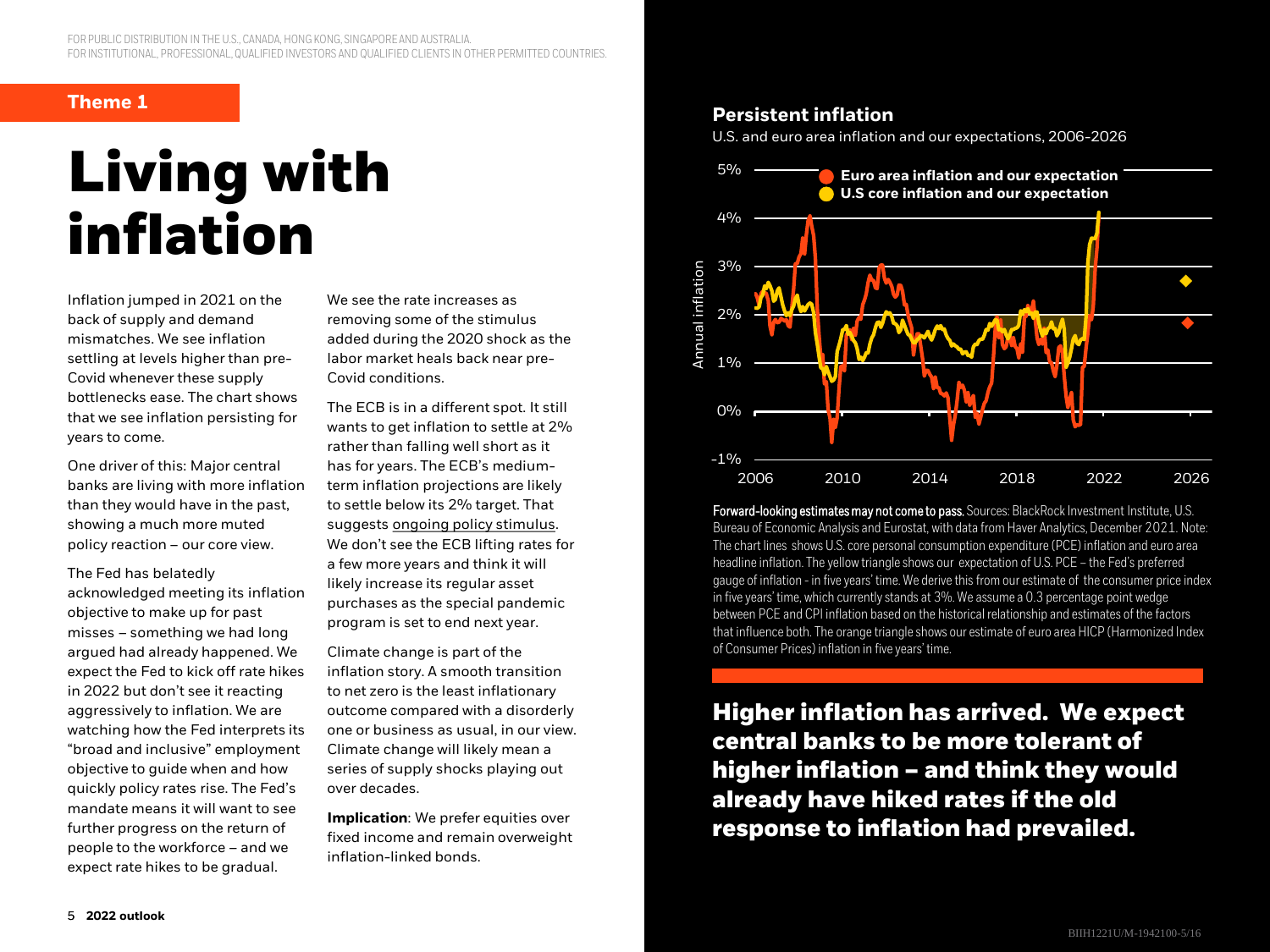# **Cutting through confusion**

Our *cutting through confusion*  theme is about keeping the big picture in mind – but also acknowledging the risks around our base case shown on page 4. We've never had an economic restart like this. Add repeated, outsized data surprises to the mix – both to the upside and downside – and confusion is natural among policymakers and markets adapting to a new reality.

At the same time, central banks are implementing new frameworks that change how they react to inflation. The risks arising from new Covid-19 strains only add to the confusion. We cut through many possibilities to ask: What would it take for us not to be in this new market regime?

We see two key ways our new market regime view could be wrong. First, central banks might react differently. They could – in the face of persistent inflation pressures, perhaps tied to new Covid-19 strains – revert to their old response to inflation.

The chart shows how different our and the market's view of future Fed rate hikes is from how the Fed might have reacted historically to the current mix of slack and inflation. In the past, we believe the Fed would have been pushing up rates in 2021 – again helping confirm this is a new regime.

Central banks could also be forced to be more aggressive if inflation expectations become de-anchored. We would be faced with inflation significantly above target, rising interest rates and falling growth: a classic stagflation scenario that is bad for both bonds and equities.

Second, we could be wrong about growth prospects. On the downside, perhaps a threat of repeated Covid-19 waves derails the restart – and leads to stagnation. Or on the upside, an investment and productivity boom could lift potential growth and keep the macro environment disinflationary.

**Implication**: We trim risk amid an unusually wide range of outcomes.

### **Theme 2 It's different this time**

U.S. CPI inflation, federal funds rate and expectations, 1995-2025



Forward-looking estimates may not come to pass. Source: BlackRock Investment Institute, Federal Reserve and U.S. Bureau of Labor Statistics, with data from Bloomberg and Haver Analytics, December 2021. Notes: The chart shows the U.S. nominal federal funds rate (orange line), year-on-year headline CPI inflation (yellow) and some projected paths of the nominal federal funds rate. The U.S. CPI shown from 2022-2025 is our estimate embedded in our Capital Market Assumptions. The dotted red line shows our own projection of the federal funds rate. The purple line shows the path that would have been implied by a simple monetary policy rule linking the choice of policy rate to the rate of inflation and the level of the output gap. The pink line shows the current market-implied path.

**There is no playbook for the restart of economic activity – and what lies beyond. Confusion around restart dynamics and high inflation could lead to policy errors and market volatility.**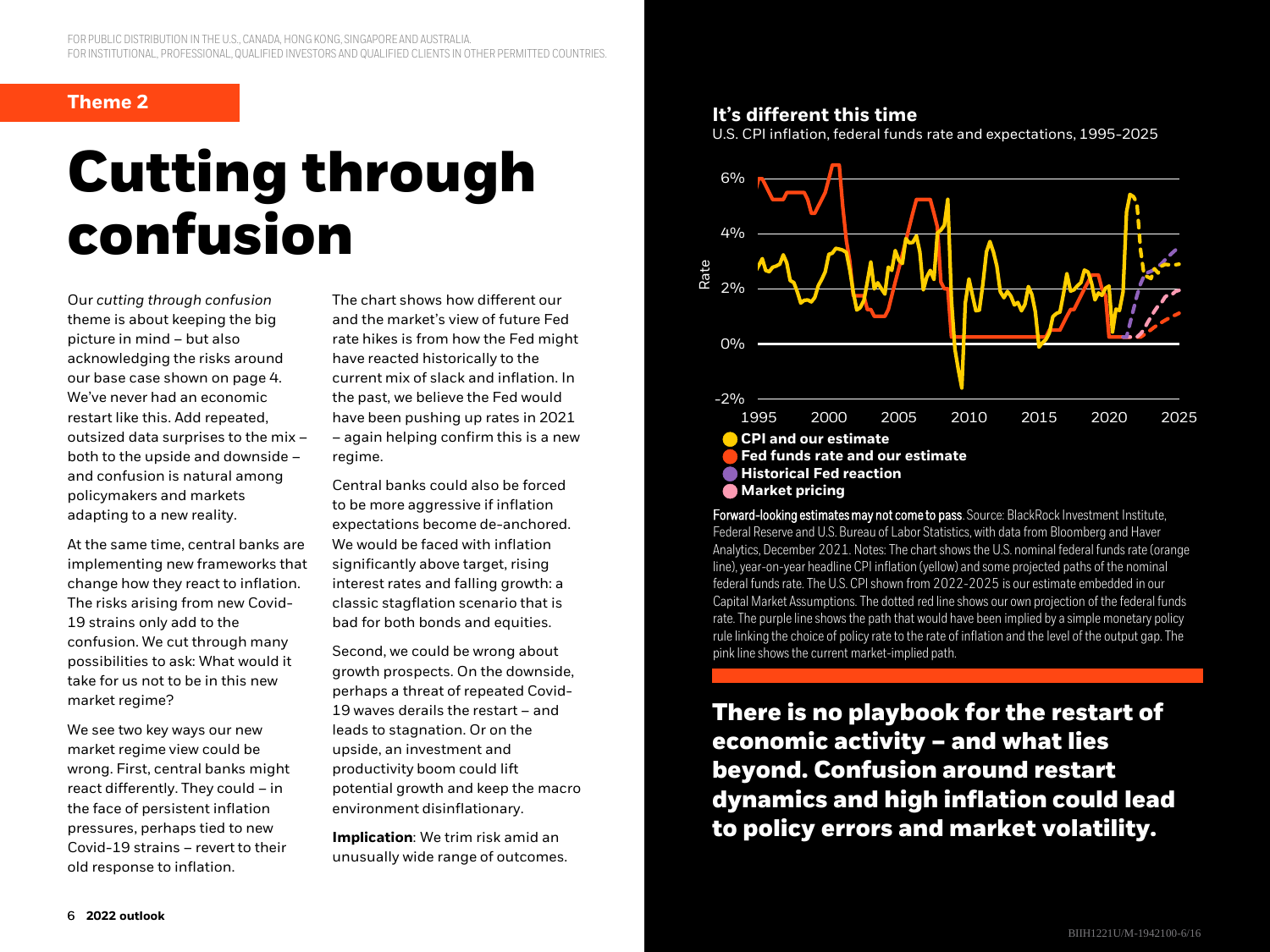#### **Theme 3**

# **Navigating net zero**

There is a popular notion that tackling climate change may lead to higher economic costs and inflation. We don't agree. Yes, the outlook would be better if climate change didn't exist. But that's not an option; climate change is real. A [smooth net-zero transition,](https://www.blackrock.com/institutions/en-zz/insights/portfolio-design/turning-climate-risk-into-opportunity) therefore, has to imply higher growth and lower inflation than any alternative, in our view. No climate action or a disorderly transition suggest lower growth and even higher inflation.

We believe the transition will be an ongoing driver of asset returns over coming years thanks to the tectonic shift of capital to retool economies. Sudden divestment from carbon-heavy companies and sectors could be disruptive, adding to inflation pressures. Carbonheavy companies changing business models to reduce emissions will also require capital. This – plus the huge investment needed in new technologies and clean energy infrastructure – may provide opportunities for investors.

EM countries excluding China account for around a third of global emissions – see the chart – making them essential to a successful global transition. But they lack the finance to pay for it.

We estimate EMs will need at least US\$1 trillion per year – more than six times current investment, as detailed in our [recent publication](https://www.blackrock.com/corporate/insights/blackrock-investment-institute/financing-the-net-zero-transition). We believe the only way to mobilize the required private capital is through greater public sector financing by DM governments that can afford it. We see this as essential in the global transition.

**Implication**: We favor DM equities over EM.

### 66

**Without a successful green transition everywhere, climate risk is unmanageable anywhere."**



**Paul Bodnar** Global Head of Sustainable Investing, **BlackRock** 

#### **Mismatched resources**

Global distribution of resources and assets, latest available data

#### **Emerging markets ex China • China • High-income economies**



Sources: BlackRock Investment Institute, IMF, World Bank, MSCI, using data from Haver Analytics and Refinitiv DataStream, December 2021. Notes: The chart shows the shares in different concepts of EMs (excluding China), China and high-income economies (i.e. rest of the world). EMs are those classified as low and middle-income countries by the World Bank. For market cap, this is the share of each group/country in total world stock market capitalization measured by the MSCI all-country world stock market capitalization, as of Dec. 6, 2021. For  $CO<sub>2</sub>$  emissions, this is the share of each group/country in total world  $CO<sub>2</sub>$  emissions in 2018. For GDP this is the share of each group/country in world GDP measured using Purchasing Power Parity exchange rates, as of 2020. For population this is the share of each group/country in world population in 2020.

**The journey to net zero is not just a strategic story, it's a** *now* **story. The global transition to a more sustainable world will require a massive retooling of economies, in our view.**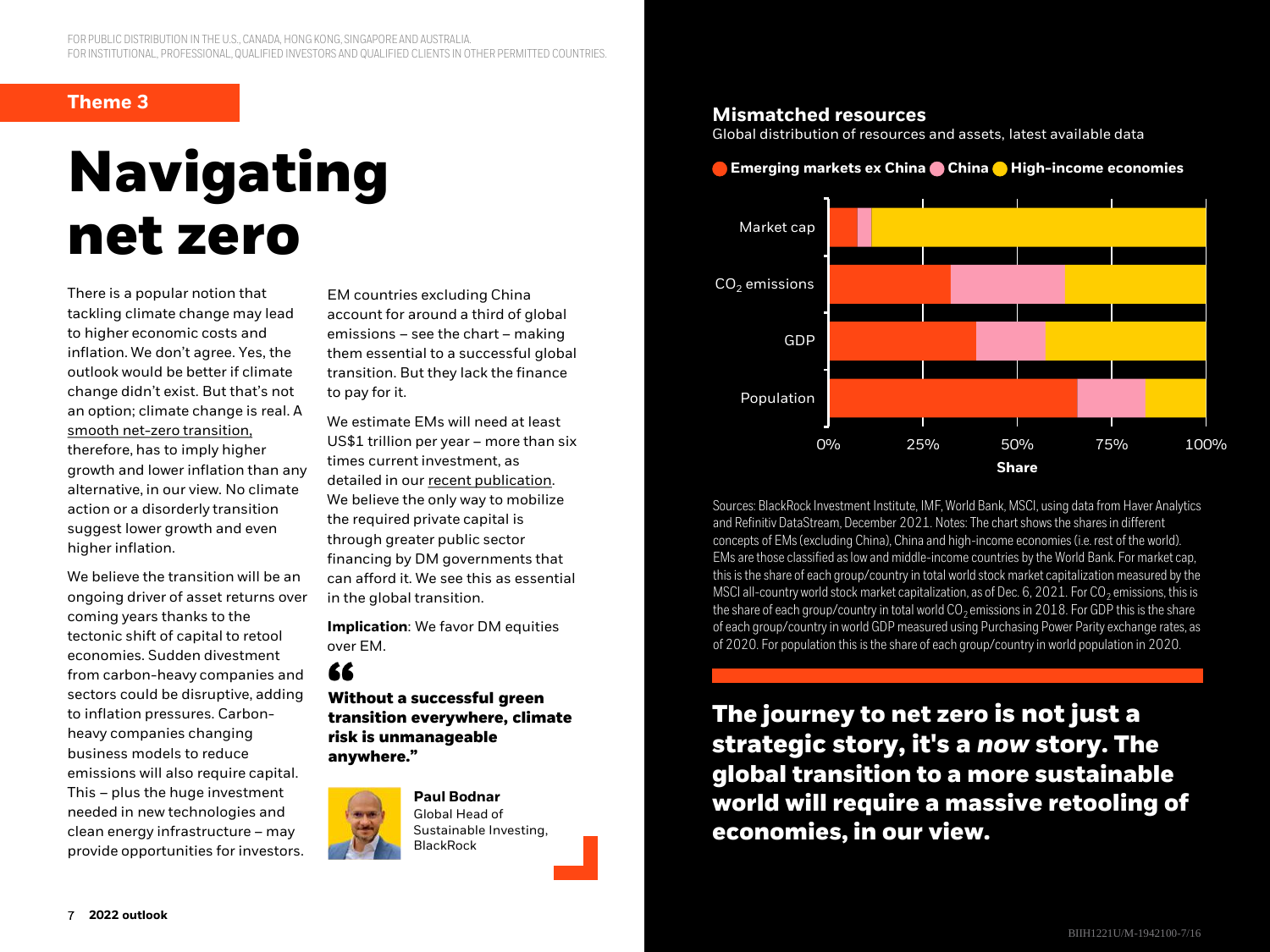#### **Forum focus**

# **Bumpy transition**

We view the transition to net zero as a supply shock playing out over decades, helping reinforce persistently higher inflation.

A disorderly transition – where policy measures to reduce emissions are imposed suddenly – could result in energy shortages and mismatches across companies and sectors. A smooth transition is even more important to the path of inflation than monetary policy, in our view.

The energy crunch in late 2021 has provided a glimpse of a disorderly transition. When weather and geopolitical factors suddenly cut coal and renewable energy supply, other power sources struggled to offset the drop. With governments looking to minimize carbon emissions, natural gas prices surged even more than coal, as the chart shows.

This episode revealed that the transition has so far been lopsided: reduced investment in fossil fuels has not been offset by a boost to investment in alternative energy and its infrastructure.

A smoother and more balanced transition will not only need clean energy but also new technologies to store and distribute it. If it is not smooth, we'll likely see greater volatility in inflation and activity in response to energy shocks.

We favor sectors with clear transition plans. Over a strategic horizon, we like the sectors that stand to benefit more from the transition, such as tech and healthcare, because of their relatively low carbon emissions.

Given our view of persistently higher inflation, we prefer inflation-linked bonds over their nominal counterparts. Real assets within private markets can play a role in driving the transition.

### 66

**Not all companies can beat inflation by raising prices – that's why this is a stock selection environment."**



#### **Volatile prices**

Futures prices of oil, coal and natural gas, 2017-2024



Past performance is not a reliable indicator of current or future results. Sources: BlackRock Investment Institute, with data from Refinitiv, December 2021. Notes: The chart shows natural gas, coal and crude oil prices rebased to 100 at the start of 2017. We use the European Energy Derivatives Exchange natural gas futures, ICE Rotterdam coal futures and Brent crude oil futures to represent natural gas, coal and oil respectively. The dots show futures prices for contracts that expire in December 2022, December 2023 and December 2024.

**An orderly net-zero transition may foster inflation – but not as much as a disorderly transition or no climate action at all.**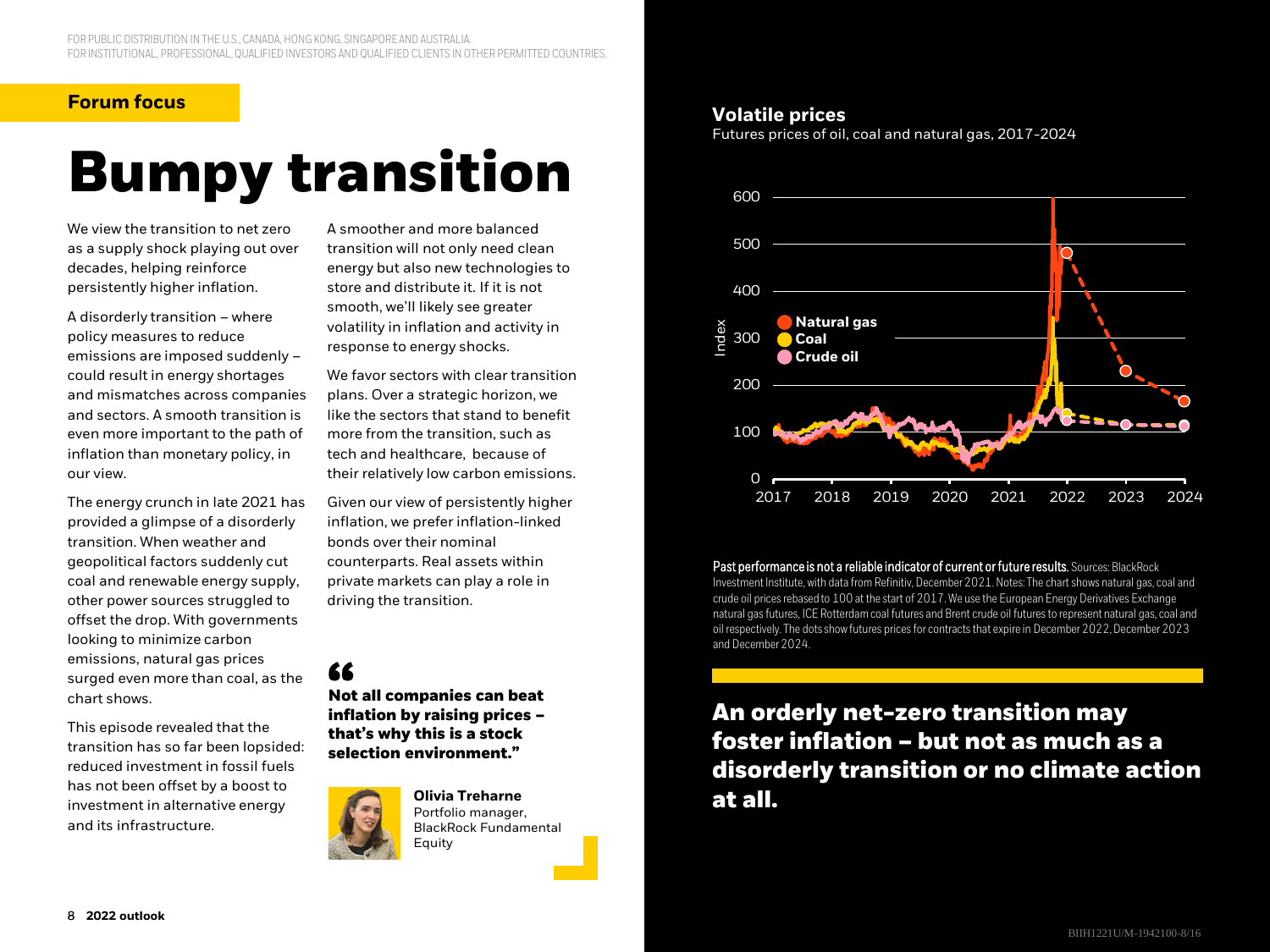#### **Forum focus**

# **Geopolitics**

We see geopolitics in 2022 driven by domestic polarization, U.S.- China competition, divergence between developed and emerging markets, and dynamics relating to the bumpy energy transition.

Market attention to geopolitical risk has started to tick up, but our [BlackRock geopolitical risk](https://www.blackrock.com/corporate/insights/blackrock-investment-institute/interactive-charts/geopolitical-risk-dashboard) gauge is still near four-year lows, as the chart shows. As a result, geopolitical shocks could catch investors more off guard than usual. Two risks in particular need monitoring in this context.

First, the U.S.-China relationship. It remains confrontational, with seemingly little interest on either side to make any concessions. Military tensions are increasing over China's nuclear capabilities and Taiwan.

Yet we see the two countries generally seeking to lower the temperature in 2022 as both focus on domestic priorities. In the U.S., the focus is on managing the pandemic, implementing the administration's spending plans, reining in high inflation and preparing for midterm elections.

For China, it's slowing growth, an ambitious regulatory and social agenda, and President Xi Jinping's likely re-election and party leadership changes.

Second, the Middle East. Tensions among Gulf oil producers have deescalated, driven in part by the U.S. pivot to Asia. High oil prices benefit the region, and we see efficient Gulf producers having pricing power during the green transition. Of increasing concern is a low likelihood of a U.S. return to the existing Iran nuclear deal. As Iran's nuclear capability increases and talks fail to progress, the risk of military action in the region rises. Other conflict risks are the stand-off in the Ukraine and North Korea's nuclear production.

### 66

**The steps Iran has taken demonstrate it is moving closer to attaining nuclear capability."**



#### **Geopolitical risk underappreciated**

BlackRock Geopolitical Risk Indicator, 2017-2021



Source: BlackRock Investment Institute, with data from Refinitiv, December 2021. Note: We identify specific words related to geopolitical risk in general and to our top risks. We then use text analysis to calculate the frequency of their appearance in the Refinitiv Broker Report and Dow Jones Global Newswire databases. We then adjust for whether the language reflects positive or negative sentiment, and assign a score. A zero score represents the average level of the BlackRock Geopolitical Risk Indicator (BGRI) over its history. A score of one means the BGRI level is one standard deviation above the five-year average. We weigh recent readings more heavily in calculating the average.

**Market attention to geopolitical risk is relatively low, meaning that any flareups could catch investors more off guard. Specific risks that need monitoring are U.S.-China competition and tensions over Iran's nuclear capabilities.**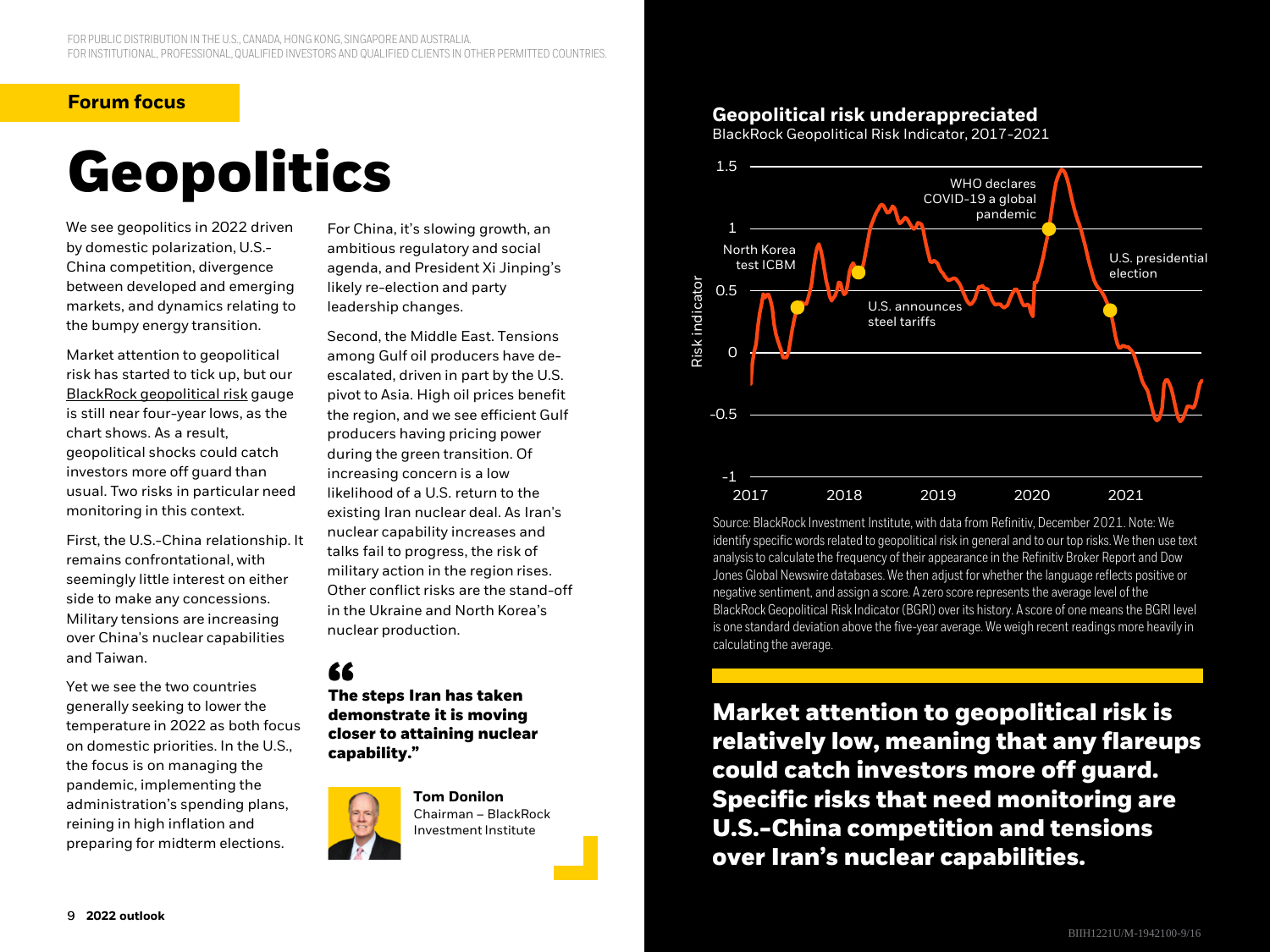#### **Forum focus**

# **China**

We see a significant shift in China's overall policy stance toward greater state intervention and social objectives, even at the occasional expense of growth. The regulatory clampdown and tighter policy stance that rattled global investors in 2021 made that shift clear.

Yet we believe the low starting point of global investor allocations to Chinese assets is at odds with the economy's growing heft in the world. We estimate current allocations in global portfolios point to an overly negative economic outlook in coming years - such as a long-lasting growth shock akin to Japan in the 1990s.

We maintain our long-term overweight to Chinese assets relative to low global allocations. We assume greater regulation over a strategic horizon as China balances social and economic objectives – one reason we bake in materially higher uncertainty and risk premia for China compared with DM markets. We recognize the risks, yet see current valuations as offering eligible investors adequate compensation for them. See the chart *China's risk premium*.

Over the near term, we see a relatively brighter backdrop for Chinese assets. We expect stricter regulation in China to persist but think it's unlikely to intensify in the politically significant year of 2022 given slowing growth. We expect Beijing to gradually loosen monetary and fiscal policies – that remain very hawkish relative to DMs – to shore up growth. Policymakers have taken advantage of strong post-Covid growth to push through reforms. Yet risks to growth from new Covid-19 variants would further warrant more easing.

We maintain our small tactical overweight to Chinese equities. We like Chinese government bonds for their higher yields and relative stability in an income-starved world.

### 66

**Markets may be underappreciating that policy in China is poised to loosen from this year's tight stance. "**



**Yu Song** Chief China Economist, BlackRock Investment Institute

#### **China's risk premium**

China vs. U.S. equity risk premium, 2006-2021



Past performance is no guarantee of future results. Indexes are unmanaged and do not account for fees. It is not possible to invest directly in an index. Sources: BlackRock Investment Institute, with data from Refinitiv, December 2021. Notes: The chart shows our estimate of the equity risk premium for MSCI China and MSCI USA . We calculate the equity risk premium based on our expectations for nominal interest rates and the implied cost of capital for respective equity markets.

**China's policymakers are prioritizing quality of growth over quantity – a shift that raises near-term risks but is a positive in the long run, in our view.**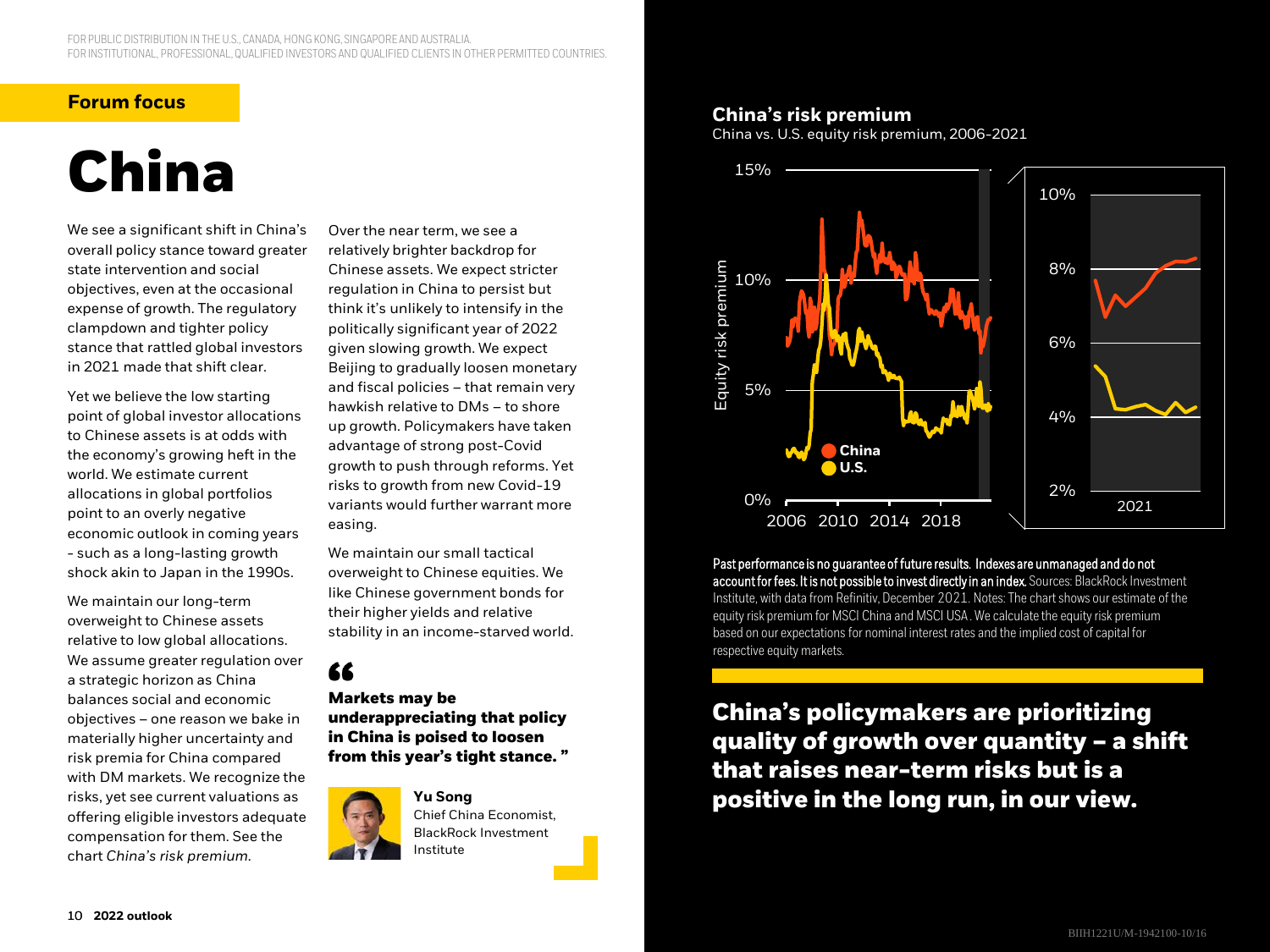# **Staying invested**

Our strategic asset views – a broad preference for equities over nominal government bonds and credit – have been stable through the noisy economic restart. Key views that we have held for the last 18 months are playing out: the interest rate path has been shallower than in previous tightening cycles given the inflationary environment, supporting our overweight to inflation-linked bonds. The low interest rate environment supports our DM equity overweight. Equity valuations remain reasonable, in our view. Incorporating climate change in our expected returns brightens the appeal of DM equities relative to EM given large weights of less carbon-intensive sectors, such as tech and healthcare. We believe private markets keep playing an important role in strategic allocations – our neutral view is based on a starting point that is much larger than what most qualified investors hold.

The backdrop for risk assets is favorable on a tactical horizon, yet less so than it was a year ago, in our view. We are trimming our tactical risk stance to one that is still pro-equities yet more balanced. This still means a modest equities overweight – with a preference for DM over EM – amid strong growth and low real yields. We balance our equity exposure with some duration, but prefer inflation-linked bonds over nominal government bonds. This is because we see inflation persisting and nominal yields rising more than real yields. We find valuations and coupon income of EM local debt attractive in a world of low yields.

FOR PUBLIC DISTRIBUTION IN THE U.S., CANADA, HONG KONG, SINGAPORE AND AUSTRALIA. FOR INSTITUTIONAL, PROFESSIONAL, QUALIFIED INVESTORS AND QUALIFIED CLIENTS IN OTHER PERMITTED COUNTRIES.

#### **Directional views**

**Directional views** Network Strategic (long-term) and tactical (6-12 month) views on broad asset classes, December 2021

| Asset                            | <b>Strategic view</b> | <b>Tactical view</b> |                                                                                                                                                                                                                                                                                                                                                                                                                                                                                                                                                                                                                                                 |
|----------------------------------|-----------------------|----------------------|-------------------------------------------------------------------------------------------------------------------------------------------------------------------------------------------------------------------------------------------------------------------------------------------------------------------------------------------------------------------------------------------------------------------------------------------------------------------------------------------------------------------------------------------------------------------------------------------------------------------------------------------------|
| <b>Equities</b>                  | +1                    | +1                   | We keep our overweight on equities on a strategic<br>horizon. We see the combination of low real rates.<br>strong growth and reasonable valuations as<br>favourable for the asset class. Incorporating<br>climate change in our expected returns brightens<br>the appeal of developed market equities given<br>the large weights of sectors such as tech and<br>healthcare in benchmark indices. Tactically, we<br>are overweight equities amid solid economic<br>fundamentals and historically low real rates.                                                                                                                                 |
| Credit                           | -1                    | Neutral              | We stay underweight credit on a strategic basis<br>as valuations are rich, and we prefer to take risk<br>in equities instead. On a tactical horizon, we are<br>neutral credit given low spreads across sectors<br>and prefer EM local markets to high yield.                                                                                                                                                                                                                                                                                                                                                                                    |
| Govt<br><b>Bonds</b>             | -1                    | -1                   | We are strategically underweight nominal<br>government bonds given their diminished ability<br>to act as portfolio ballasts with yields near lower<br>bounds. Within the underweight on nominal DM<br>government bonds, we prefer shorter-dated over<br>long-dated maturities. Rising debt levels may<br>eventually pose risks to the low rate regime. We<br>prefer inflation-linked bonds. Tactically, we keep<br>our significant U.S. Treasuries underweight on<br>expectations of rising yields into the Fed's taper<br>and rate kick-off. We prefer inflation-linked<br>bonds for interest rate exposure and as a<br>portfolio diversifier. |
| <b>Private</b><br><b>Markets</b> | Neutral               |                      | We believe non-traditional return streams,<br>including private credit, have the potential to add<br>value and diversification. Our neutral view is<br>based on a starting allocation that is much larger<br>than what most qualified investors hold. Many<br>institutional investors remain underinvested in<br>private markets as they overestimate liquidity<br>risks, in our view. Private markets are a complex<br>asset class and not suitable for all investors.                                                                                                                                                                         |
| <b>Underweight</b>               | <b>Neutral</b>        | <b>Overweight</b>    | Previous view                                                                                                                                                                                                                                                                                                                                                                                                                                                                                                                                                                                                                                   |

Note: Views are from a U.S. dollar perspective, December 2021. This material represents an assessment of the market environment at a specific time and is not intended to be a forecast of future events or a guarantee of future results. This information should not be relied upon by the reader as research or investment advice regarding any particular funds, strategy or security.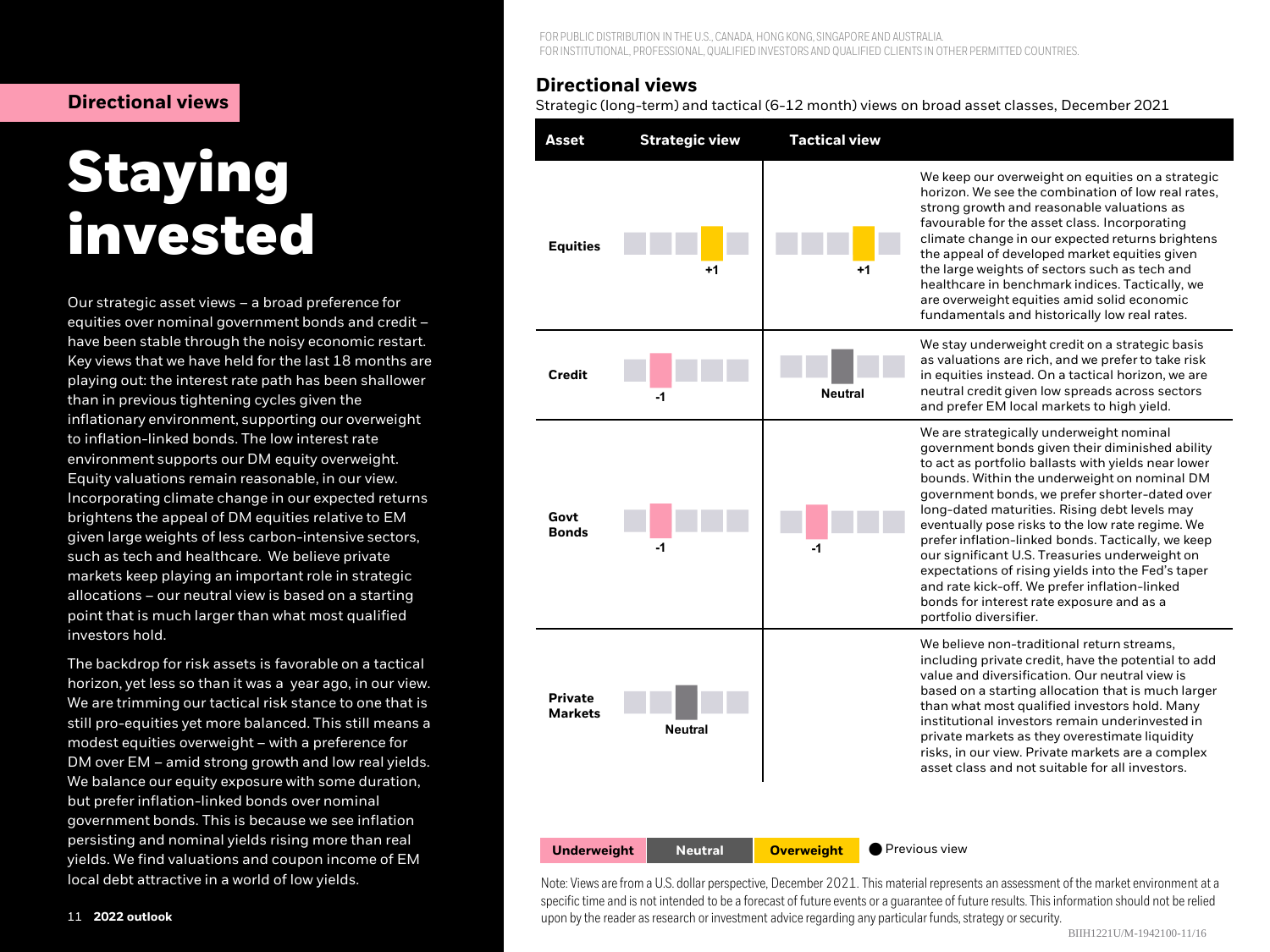#### **Strategic views**

# **Steeper curve ahead**

Greater central bank tolerance for inflation has kept short-term rates low. Rates rises – that we expected to kick-off in 2022 – will likely be gradual as we explain on the *Living with inflation* page.

At the same time, we see long-term yields rising for two reasons. First, central banks' greater tolerance of inflation has cleared the way for higher inflation over the medium term. We expect inflation to settle at a higher level post-Covid than it was pre-pandemic. Our strategic asset views have been positioned for a shift to higher inflation over the medium-term for some time, supporting a long-held overweight in inflation-linked bonds.

Second, rising inflation and continued fiscal spending in DM economies mean we expect a revival in term premia - the extra compensation investors demand for holding long-term government bonds. The upshot: we see a steeper yield curve than market expectations as seen in the chart.

An important investment implication of our views is our large underweight to DM nominal government bonds. Yet breaking down exposures across the yield curves allows for a more deliberate asset preference than simply taking a view on the entire asset class.

Within our large underweight, we prefer shorter-dated nominal government bonds over longer-term ones, where we expect yields to rise by more than what markets are currently pricing. Our view of a structural shift to higher mediumterm inflation means we prefer longer-dated inflation-linked bonds over shorter-dated counterparts.

### "

**The interest rate environment lends itself to more granular bond allocations by varying views across the yield curve."**



**Natalie Gill** Portfolio Strategist, BlackRock Investment Institute

#### **Steeper curves ahead**

U.S. yield curve vs. our expectations, December 2021



Forward looking estimates may not come to pass. Past performance is no guarantee of future results. Source: BlackRock Investment Institute, with data from Refinitiv Datastream, December 2021. Note: the chart shows our estimate of the shape of the U.S. yield curves in five years' time with a market-pricing implied projection and the spot yield curve as of Dec. 6, 2021.

**We see short-term yields staying low as central banks keep policy relatively accommodative, and expect longer-term yields to gradually rise on the back of higher medium-term inflation and a revival of term premia.**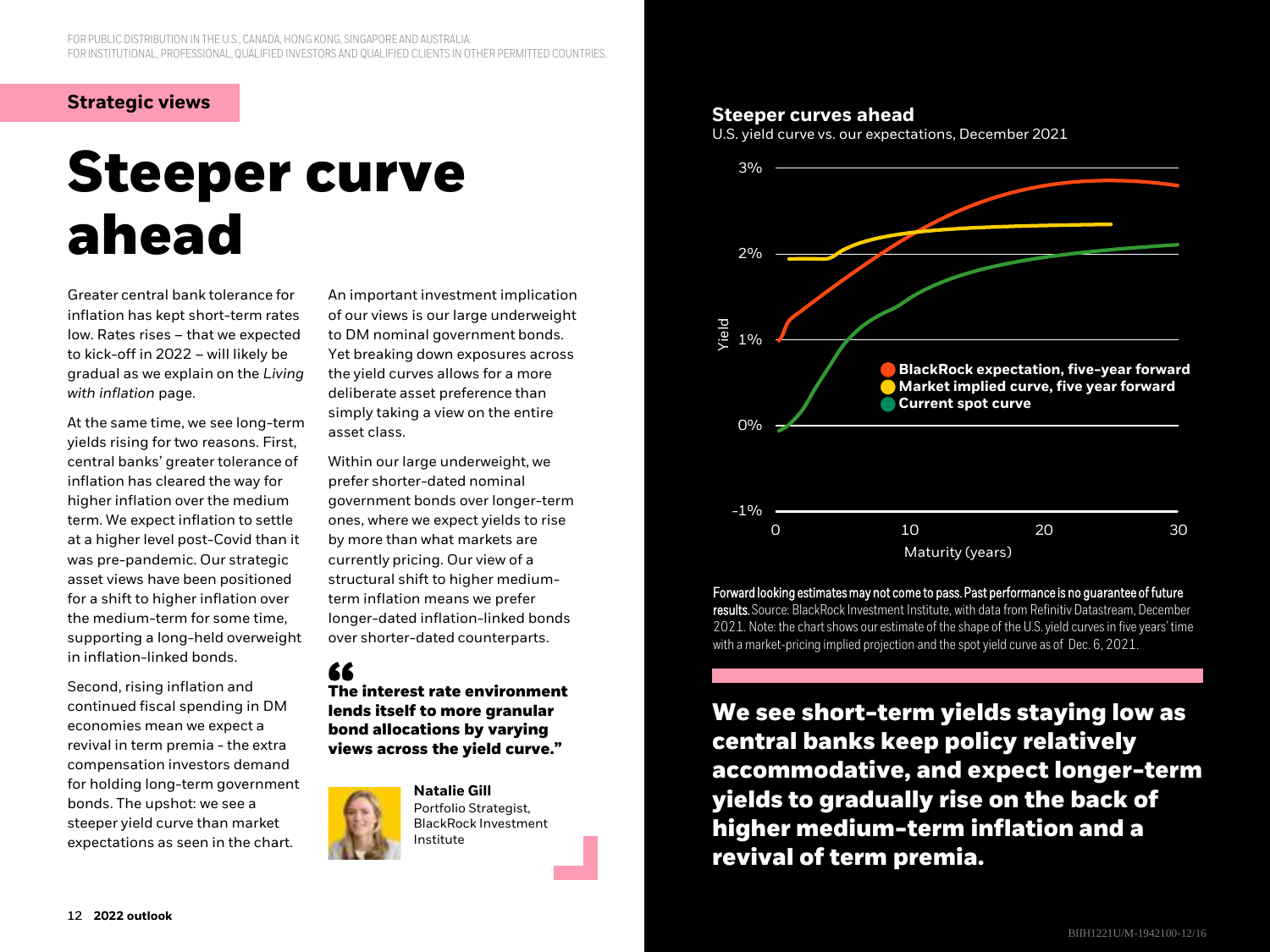#### **Strategic views**

# **Playing themes in private markets**

The pandemic has accelerated structural trends that are changing the investment landscape. We see our themes applying equally to private markets, complementing our public market views. Private investments are typically handpicked and actively managed, offering potential long-term value and diversification. Yet they are more complex than public markets and may not be suitable for all investors. Lack of historical data also warrants caution.

Take the transition to net zero. We see opportunities for private markets financing technologies for energy resilience, power innovation, electric vehicles, among others. The evolution of climate technologies in private markets is likely to remain a dominant theme.

Sectoral positioning, granularity and relative value opportunities will be key. In real estate, the wide divergence between favored sectors (logistics) and unfavored sectors (offices) is likely to continue, in our view.

Demographic drivers are also at work - creating opportunities such as child care in Australia and senior living in Japan, within real estate.

We expect mergers and restructurings to stay busy as companies adapt to megatrends at play, creating potential opportunities for private equity and credit.

More broadly, we see private markets as a core strategic holding for their diversification properties and potential returns, and believe many institutional investors are still underinvested in this area.

### 66

**Private markets should be part of investors' thinking for their return and diversification properties."**



Head of Investment Research and Strategy, BlackRock Alternative Investors

#### **Structural opportunities**

**11**

**2**

**3**

Key themes we see shaping the private markets landscape

### **Beyond the restart**

Potential opportunities from accelerating structural change. We see an increased focus on healthcare provision and acceleration of telemedicine.

#### **Net-zero transition**

The transition to a decarbonized world has consequences for all asset classes from real assets to manufacturing supply chains and beyond.

#### **China**

The role of China in the world economy and the growth of renewable power in Asia are just two of the growth drivers for private markets in the region.

Sources: BlackRock Investment Institute and BlackRock Alternative Investors, December 2021. Note: The table is for illustrative purposes only.

**We see private assets – from private equity and credit to infrastructure debt and real assets – as complementary to public markets for eligible investors and core holdings in their strategic asset allocations.**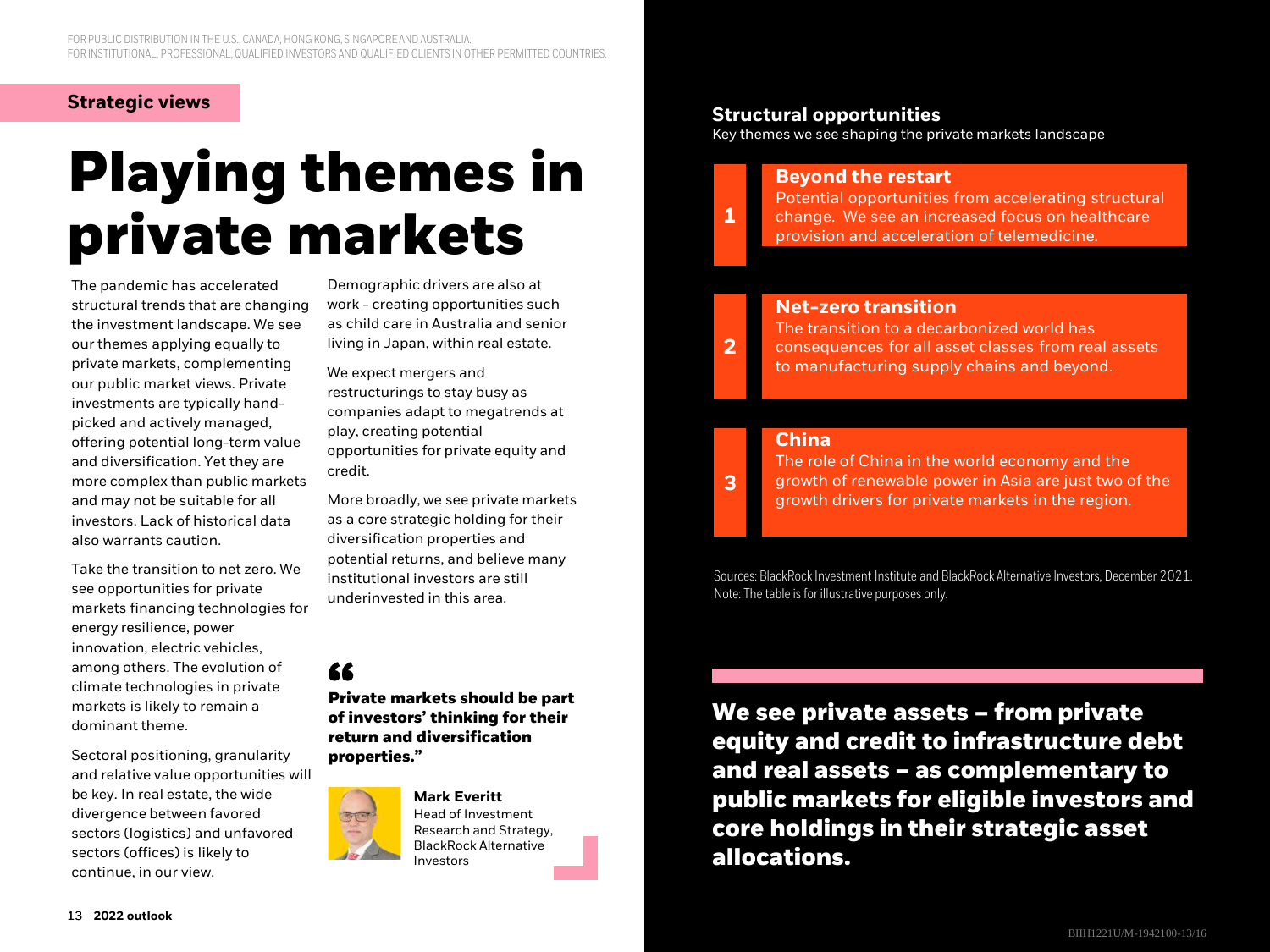#### **Tactical views**

# **Equities over fixed income**

The macro backdrop leaves us positive on equities. Valuations are not stretched relative to history when viewed through equity risk premiums – our preferred metric that takes into account the prevailing interest rate backdrop. The chart shows the premiums are near their long-term averages.

We see negative returns for nominal government bonds. Yet the sizeable dislocations in fixed income markets through 2021 have opened up more relative value opportunities. We like U.S. inflation-linked bonds, Chinese government bonds and EM local debt. We see U.S. TIPS as our preferred way to keep interest rate exposure to balance our modest equities overweight.

We stay firmly underweight U.S. Treasuries and downgrade European government bonds to underweight as we see DM yields heading higher and offering a reduced buffer against equity selloffs. We see credit valuations as stretched given tight spreads.

The overall appeal of stocks has diminished slightly since our midyear outlook, and we expect only modest gains. Reasons include decelerating growth, central banks starting to normalize, a likely peak in profit growth and potential earnings disappointments. Yet we still see broad equities as well-positioned for an environment of low real yields and still-robust growth, keeping us tactically overweight, with a preference for DM over EM.

We have collapsed the preference of European over U.S. stocks since the midyear outlook and now prefer to diversify our DM equity exposure over both regions and Japan We believe the quality factor in the U.S. resilient to a broad range of economic scenarios, brightening its appeal from a risk-reward view.

We maintain our modest overweight on Chinese equities as we see policies incrementally turning dovish to stave off a slowdown. We expect the regulatory clampdown that has weighed on stocks to last but lessen in intensity in 2022.

#### **Equities still reasonably valued**

Equity risk premium relative to history, 1995-2021



Past performance is not a reliable indicator of current or future results. Indexes are unmanaged and not subject to fees. It is not possible to invest directly in an index.

Sources: BlackRock Investment Institute with data from Refinitiv Datastream and Bloomberg, November 2021. Note: the chart shows the equity risk premium and historical ranges since 1995 for major equity regions based on MSCI indices and the credit spreads for the U.S. Investment Grade and High Yield markets based on Bloomberg indices. We calculate the equity risk premium based on our expectations for nominal interest rates and the implied cost of capital for respective equity markets. Index proxies: MSCI USA, MSCI Japan, MSCI Europe ex-UK and MSCI Emerging Markets.

**Equities and inflation-linked bonds are our preferred asset classes amid higher inflation, low real yields and still-strong growth. The backdrop for nominal government bonds remains challenging.**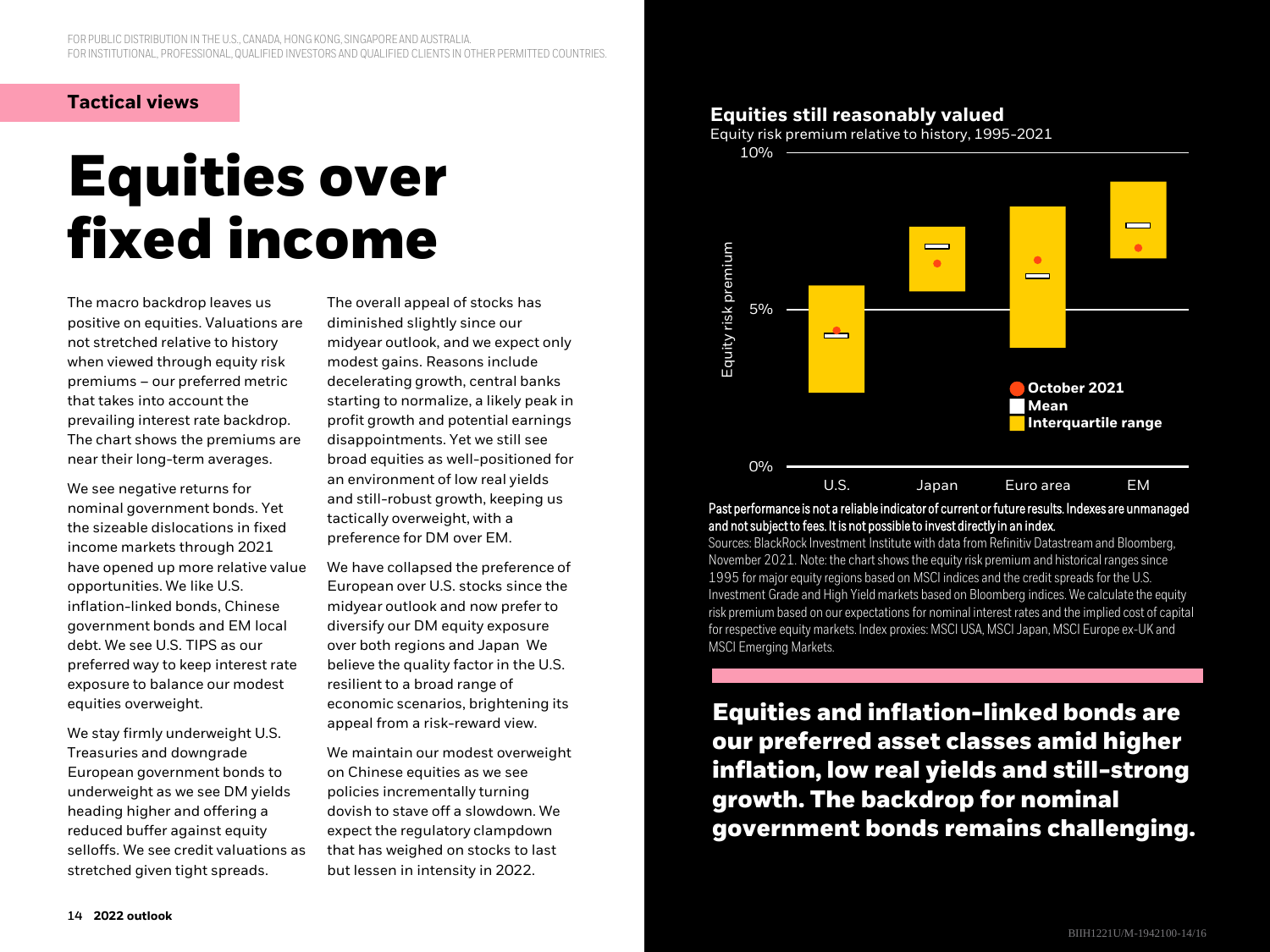#### **Tactical granular views**

Six to 12-month tactical views on selected assets vs. broad global asset classes by level of conviction, December 2021

| <b>Equities</b>                                                                                                                                  | <b>View</b>    | <b>Commentary</b>                                                                                                                                                                  | <b>Fixed</b><br>income                                   | <b>View</b>                                                                                                                                            | <b>Commentary</b>                                                                                                                                                                   |
|--------------------------------------------------------------------------------------------------------------------------------------------------|----------------|------------------------------------------------------------------------------------------------------------------------------------------------------------------------------------|----------------------------------------------------------|--------------------------------------------------------------------------------------------------------------------------------------------------------|-------------------------------------------------------------------------------------------------------------------------------------------------------------------------------------|
| Developed<br>markets                                                                                                                             |                | We are overweight developed market equities. We<br>see still solid growth and low real yields supporting<br>valuations. We prefer to diversify our exposure.                       | U.S.<br>Treasuries                                       | $-2$                                                                                                                                                   | We are underweight U.S. Treasuries primarily on economic<br>fundamentals and valuations. We see risks tilted toward<br>higher yields into the Fed taper and subsequent lift-off.    |
| <b>United States</b>                                                                                                                             |                | We are overweight U.S. equities on still strong<br>earnings momentum. We do not see gradual policy<br>normalization posing significant headwinds.                                  | Treasury<br>Inflation-<br>Protected<br><b>Securities</b> |                                                                                                                                                        | We stay overweight U.S. TIPS as we expect inflation to be<br>persistent and settle at a higher level than pre-Covid. We<br>prefer TIPS for interest rate exposure and diversifiers. |
| Europe                                                                                                                                           |                | We stay modestly overweight European equities<br>given attractive valuations. We believe the rise in                                                                               | European<br>government<br>bonds                          |                                                                                                                                                        | We turn underweight European government bonds. We see<br>yields heading higher. Current market pricing points to no<br>substantive change in monetary policy for several years.     |
| UK                                                                                                                                               |                | Covid infections may stall but not derail the restart.<br>We are neutral UK equities. We see the market as<br>fairly valued and prefer European equities.                          | <b>UK Gilts</b>                                          | <b>Neutral</b>                                                                                                                                         | We are neutral UK Gilts. We see UK policy rates rising<br>before DM peers, yet believe market expectations of the<br>subsequent pace are overdone amid constrained supply.          |
| Japan                                                                                                                                            | <b>Neutral</b> | We have a small overweight in Japanese equities.<br>We see a global cyclical rebound boosting earnings                                                                             | China<br>government<br>bonds                             |                                                                                                                                                        | We are overweight Chinese government bonds. Potentially<br>easier monetary policy alongside the relative stability of<br>interest rates and potential income brighten their appeal. |
| China                                                                                                                                            | $+1$           | growth following underperformance in 2021.<br>We stay moderately positive on Chinese equities as<br>we see a shift to a slightly easier policy. We expect                          | Global<br>investment<br>grade                            | -1                                                                                                                                                     | We stay underweight investment grade credit. We see little<br>room for further yield spread compression and remain<br>concerned about interest rate risk.                           |
| Emerging markets                                                                                                                                 | <b>Neutral</b> | the regulatory clampdown to last but not intensify.<br>We are neutral EM equities and prefer DM equities,<br>given more challenged restart dynamics and tighter<br>policies in EM. | Global high<br>yield                                     | <b>Neutral</b>                                                                                                                                         | We are neutral high yield. We do not see compression in<br>high yield spreads yet still find the carry attractive. We<br>prefer to take risk in equities.                           |
| We are neutral Asia ex-Japan equities. We prefer<br>more targeted exposure to China relative to the<br>Asia ex-Japan<br>broad region.<br>Neutral |                | Emerging<br>market-<br>hard currency                                                                                                                                               | <b>Neutral</b>                                           | We are neutral hard-currency EM debt. We expect it to gain<br>support from the vaccine-led global restart and more<br>predictable U.S. trade policies. |                                                                                                                                                                                     |
|                                                                                                                                                  |                |                                                                                                                                                                                    | Emerging<br>$market -$<br>local currency                 | $+1$                                                                                                                                                   | We are modestly overweight local-currency EM debt on<br>attractive valuations and potential income. Higher yields<br>already reflect EM monetary policy tightening, in our view.    |
| <b>Underweight</b>                                                                                                                               | <b>Neutral</b> | <b>Overweight</b><br>Previous view                                                                                                                                                 | Asia fixed<br>income                                     |                                                                                                                                                        | We stay overweight Asia fixed income. We find valuations in<br>China compelling relative to risks. Outside China, we like<br>Asian sovereigns and credit for income and carry.      |

Past performance is not a reliable indicator of current or future results. It is not possible to invest directly in an index. Note: views are from a U.S. dollar perspective. This material represents an assessment of the ma not intended to be a forecast or guarantee of future results. This information should not be relied upon as investment advice regarding any particular fund, strategy or security.